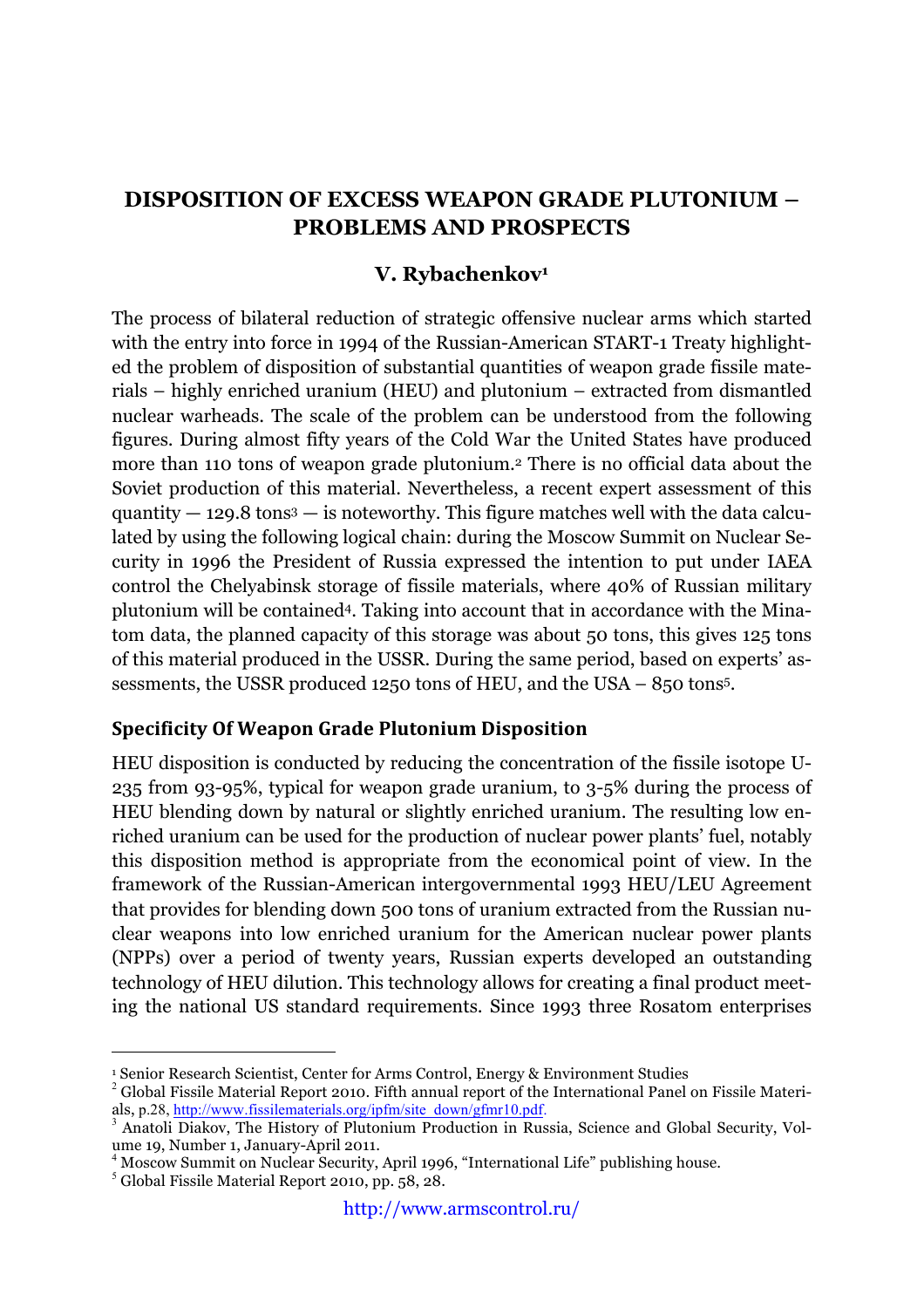have blended down approximately 450 tons of HEU, which provided for about 10% of the cumulative yearly quantity of electricity produced in the USA.

However, blending down cannot be applied to the disposition of the weapon grade plutonium. Plutonium does not exist in the nature and it is a material of artificial origins. Plutonium is produced in a variety of isotopic mixtures in a nuclear reactor, starting with Pu-239 as a result of a neutron capture by U-238. Weapon grade plutonium has about 90% of a fissile isotope Pu-239. In accordance with IAEA definitions any plutonium containing less than 80% of non-fissile isotope Pu-238 is considered as a direct use material, which in principle can be directly used in a nuclear explosive device6. It is worth mentioning that for uranium this threshold is determined by the U-235 enrichment level over 20%. Taking into account that only insignificant quantities of Pu-238 are being produced worldwide (about several tens of kg per year) its use as a blender of the weapon grade plutonium is practically unfeasible. Neither the so-called civil plutonium separated by chemical treatment of the nuclear reactors' spent fuel can be used for these purposes. The typical concentration ratio of isotopes Pu-239 and Pu-240 in such a fuel is 60 to 40 and, therefore, in accordance with IAEA definitions, civil plutonium cannot be used for blending down of weapon grade plutonium into the form unusable for the production of a nuclear explosive device.

#### **The Background**

 $\overline{a}$ 

The pinnacle of the expert discussions concerning the choice of suitable weapon grade plutonium disposition alternatives fell on the middle of the 1990s, but the real turning point, which has created a favorable atmosphere for the international cooperation in this field, was the Moscow Summit on Nuclear Security in 1996. The declaration of the Summit confirmed the importance of converting the excess weapon grade fissile materials into spent fuel or other forms equally unusable for the production of nuclear weapons. The participants of the meeting expressed their resolution to determine the disposition strategy of such materials, including options of weapon grade plutonium conversion into mixed uranium-plutonium (MOX) fuel for NPPs as well as vitrification, together with radioactive waste.<sup>7</sup> Also were approved the plans for small-scale technological demonstrations and pilot facilities construction.

In accordance with the summit recommendations an international expert meeting was held in Paris in October 1996 to consider alternative ways of weapon grade plutonium disposition. As a result of the discussions and taking into account the fact that the main quantity of the separated plutonium in the world is located in the spent fuel (over 2000 tons), the experts came to the conclusion that, from an economic and ecological point of view, plutonium irradiation in the MOX fuel of power reactors (typical isotope composition for a light water reactor – 5% of plutonium and 95% of

<sup>&</sup>lt;sup>6</sup> IAEA Safeguards, Glossary, State Committee on the Use of Atomic Energy, Moscow 1983.<br><sup>7</sup> Solidifying plutonium powder together with radioactive waste by their mixing with glass-forming materials.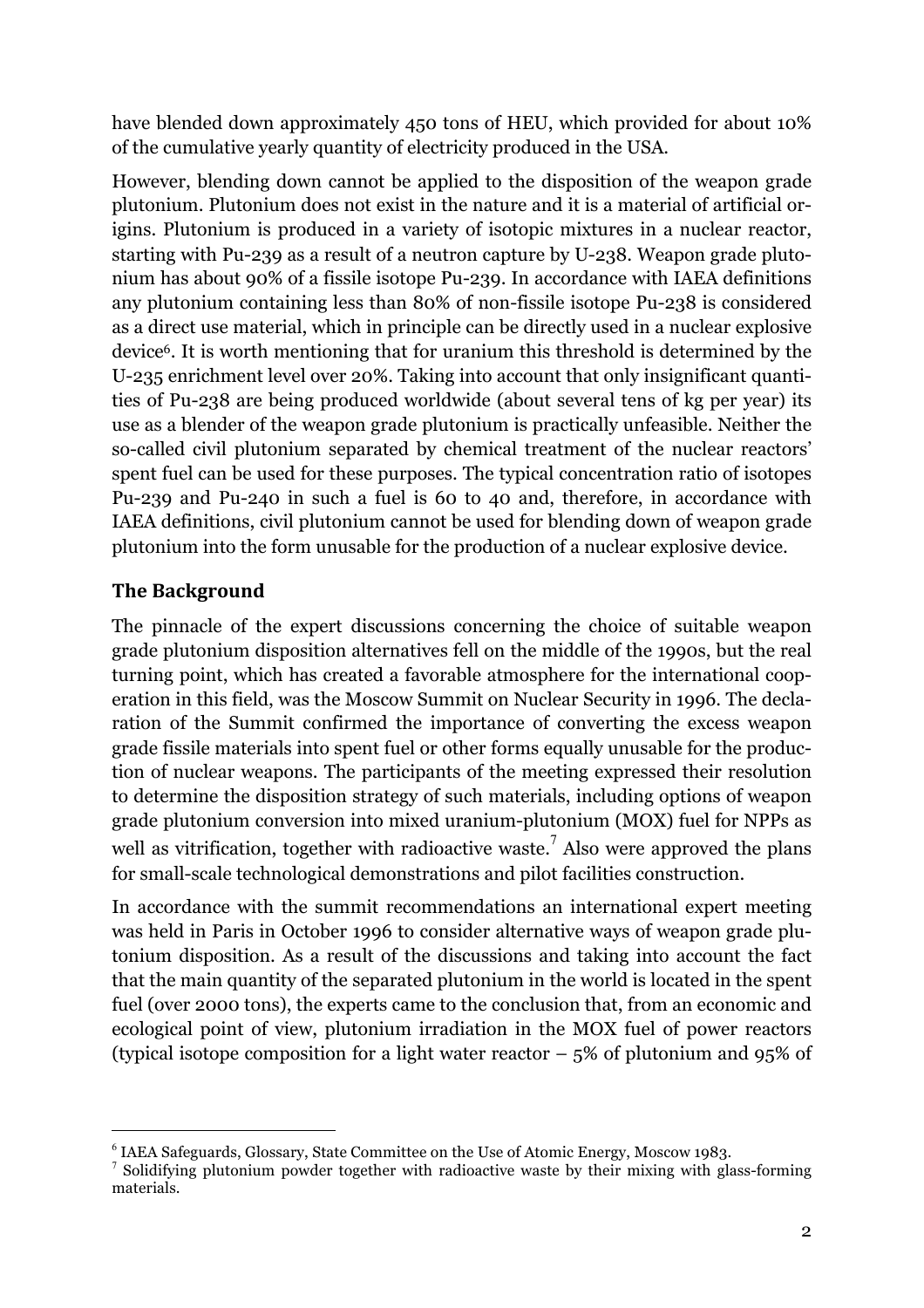depleted uranium) is the most suitable option. Vitrification was named as a viable additional alternative.

The next important step was a Joint Statement by the Presidents of Russia and the United States in September 1998 concerning the principles of plutonium management no more needed for defense purposes. The Heads of States confirmed the intention of each country to withdraw from their nuclear weapon programs about 50 tons of plutonium and to transform it in such a way that it would not be possible to use this material for the production of nuclear explosive devices. The Presidents agreed that both governments will cooperate in achieving this goal and urged other countries, including G-8 states, to join a common effort. It was also stated that the parties would start negotiations without delay to conclude an appropriate intergovernmental agreement.

## **Russian>American)2000)Agreement**

In accordance with instructions given by the Presidents negotiations were held in 1999-2000 to develop such an agreement. The work has been concluded by the summer 2000 and the Prime Minister of the Russian Federation Mikhail Kasyanov and the US Vice-President Al Gore signed the Intergovernmental Agreement Concerning the Management and Disposition of Plutonium Designated as No Longer Required for Defense Purposes, on August 30 and September 1, 2000 respectively.

The most important provisions of the Agreement are:

- irreversible transformation of excess weapon grade plutonium into forms unusable for nuclear weapons;
- parallelism and parity of the Russian and American plutonium disposition programs: each party will dispose of no less than 34 tons of weapon grade plutonium (isotope ratio of Pu-240 to Pu-239 not more than 0.1) in the form of light water reactors' fuel;
- possibility of disposition of additional plutonium, which may be withdrawn from nuclear weapons' programs in the future;
- transparency for the international community assured by mutual monitoring and inspection activities with respect to plutonium, blend stock, spent plutonium fuel, immobilized forms and disposition facilities. In addition, each party shall begin consultations with the IAEA in order to conclude appropriate arrangement with the Agency to allow it to implement verification measures;
- assurances to Russia concerning the provision of uninterrupted technical and financial assistance at all stages of the Russian plutonium disposition program implementation.

The Agreement contains the provision that the parties undertake all efforts in order to finalize the construction of the necessary industrial facilities and putting them into service before December 30, 2007 with the plutonium disposition rate not less than 2 tons per year. However, Russia is not obliged to start such construction before the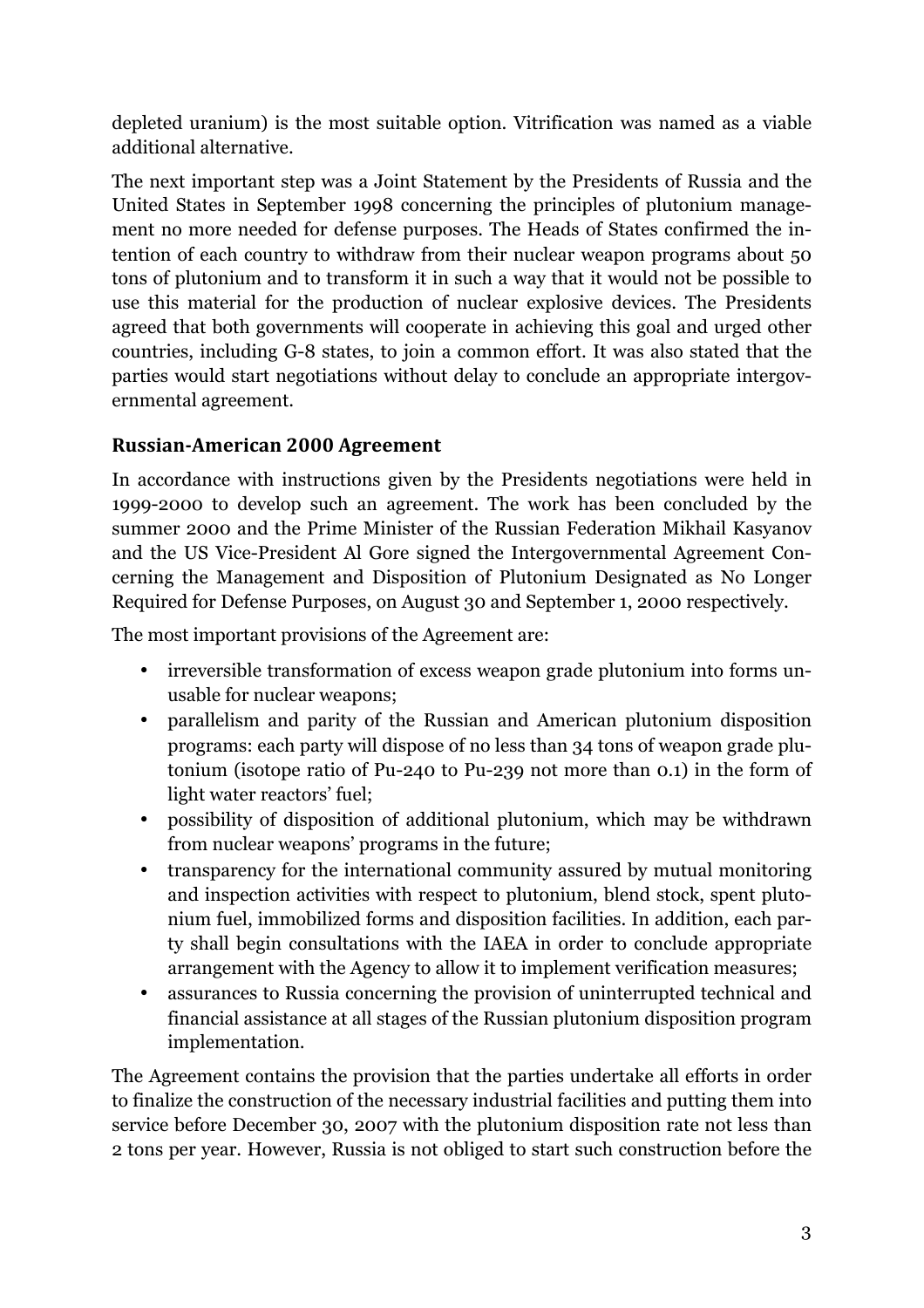conclusion of a multilateral agreement on international assistance to the Russian program.

In accordance with the article XIII the Agreement is applied provisionally from the date of signature and shall enter into force on the date of the last written notification that the Parties have fulfilled the national procedures required for its entry into force. For Russia it means that the Agreement enters into force upon its ratification by the State Duma.

## **The Lost Decade**

It would seem that after such a dynamic start in the development and signing of the Agreement real prospects of its prompt implementation were opened but the events that followed knocked illusions on the head.

In accordance with the G-8 Summit decision a Plutonium Disposition Planning Group was set up to develop an international financing plan to assist the Russian plutonium disposition program. During the four-year period of its activities the declared cumulative donor pledge came to \$850 million (\$400 million from the USA and \$450 million from other G-8 donors), whereas, according to Russian assessments, the sum should be at least 4 billion USD. In 2007, the American side informed the Russian side that the donor contribution of \$800 million is final and will not be supplemented $\rm^8$ . During the negotiations with foreign donors the Russian party insisted that the financing of the Russian weapon grade excess plutonium should come from external sources. Moreover, Russian experts came to the final conclusion that financing of the plutonium disposition in light water reactors from the state budget is not suitable since the long-term Russian nuclear energy strategy does not provide for the use of the MOX fuel in light water reactors $\overset{9}{\cdot}$ . However, due to the fact that the refusal to implement the 2000 Agreement could complicate US-Russian relations and might have a negative impact on international efforts for strengthening of the nuclear non-proliferation regime, the Russian party initiated the development of such a scenario in the national plutonium disposition programs, which would match the nuclear energy plan in Russia and would be acceptable to both parties.

As a result of intensive Russian-American consultations the USA agreed that Russia would use fast neutron reactors BN-800 (in the process of construction) and BN-600 (in operation since 1980) instead of light water reactors VVER-1000 for the purposes of its national plutonium disposition program.

Subsequently, the parties started developing a Protocol to the 2000 Agreement, which would introduce changes reflecting the new realities. It took three years to finalize the work, and the document was signed by the Minister of Foreign Affairs of Russia Sergey Lavrov and the US Secretary of State Hillary Clinton on April 13, 2010

 <sup>8</sup> Second annual report of the International Panel on Fissile Materials p. 38, 2007, http://www.fissilematireals.org/ipfm/site\_down/gfmr07.pdf.

<sup>&</sup>lt;sup>9</sup> Plutonium management and disposition Agreement US Department of State, Office of the spokesman April 13, 2010.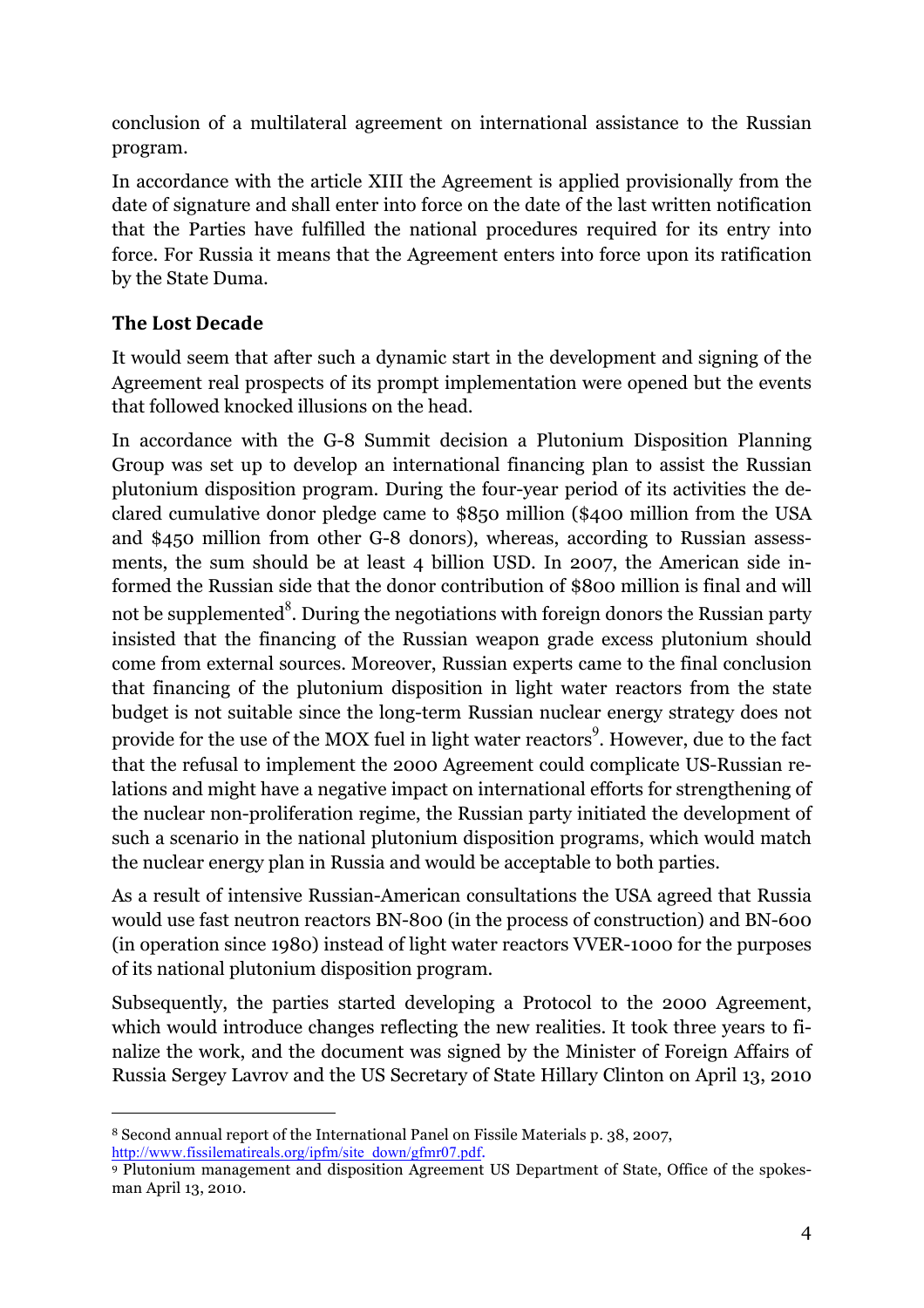in the course of the Washington Nuclear Security Summit. In addition, in September 2010 the Ministers sent a joint letter to the IAEA Secretary General Yukiya Amano asking for the Agency's assistance in the development of a legally binding international mechanism controlling the bilateral Agreement on plutonium.

## **Specifics)Of)The)Renewed)Arrangement)On)Plutonium)Disposition**

It took an additional year for the Russian State Duma to ratify the Russian-American Agreement as modified by the Protocol. It entered into force on July 13, 2011 after the exchange of diplomatic notes in Washington by Sergey Lavrov and Hillary Clinton. At the same time, a Protocol on civil liability for nuclear damage, signed by the parties in 2006, was ratified $10$ .

Among the basic changes introduced in the 2000 Agreement are the following:

- Each party disposes of 34 tons of excess plutonium by irradiation of MOX fuel in power reactors. The overall quantity of 34 tons consists of 25 tons of plutonium in the form of metallic weapons components or metal as well as 9 tons of oxide. Russian plutonium is disposed of in the fast neutron reactors BN-600 and BN-800 and the USA use light water reactors. The completion of the BN-600 modification is slated for 2013-14 and the end of the BN-800 construction– for 2012-13. High temperature gas cooled modular reactors may be brought into play after their development and construction. Disposal of plutonium in the BN-600 reactor is conducted without a radial plutonium reproduction zone and the BN-800 reactor works with the ratio of plutonium reproduction of less than 1.
- Each party undertakes all necessary efforts in order to complete as soon as possible the construction and commissioning of the reactors and other facilities necessary to achieve the plutonium disposition rate of 1.3 tons per year.
- The parties start consultations with IAEA with the view of concluding an agreement on verification measures for the national plutonium disposition programs.
- The US Government shall provide for \$400 million for the activities to be undertaken in the Russian Federation subject to the availability of the appropriated funds. These funds should not be used for the construction of the BN-800 reactor but may serve for conducting design, research and experimental work as well as for the procurement of necessary equipment (\$300 million) and for the monitoring of the Russian plutonium program (\$100 million). The disbursement of these resources is accomplished on the basis of the Milestone Implementation plan presented by Rosatom and agreed upon by both parties.
- The Executive Agents of the Agreement (Rosatom and the US Department of Energy) undertake efforts to attract funds from other donors but the implementation of the Russian program is not dependent on the presence or absence of such

 <sup>10</sup> The key provision of the Protocol stipulates that the Russian party does not present any claims to the US Government, its personnel or contractors for the damage inflicted to the Russian Government in the course of the implementation of the Agreement except the cases when the Russian Government considers that actions or inaction of the US representatives were committed with the intent to cause damage.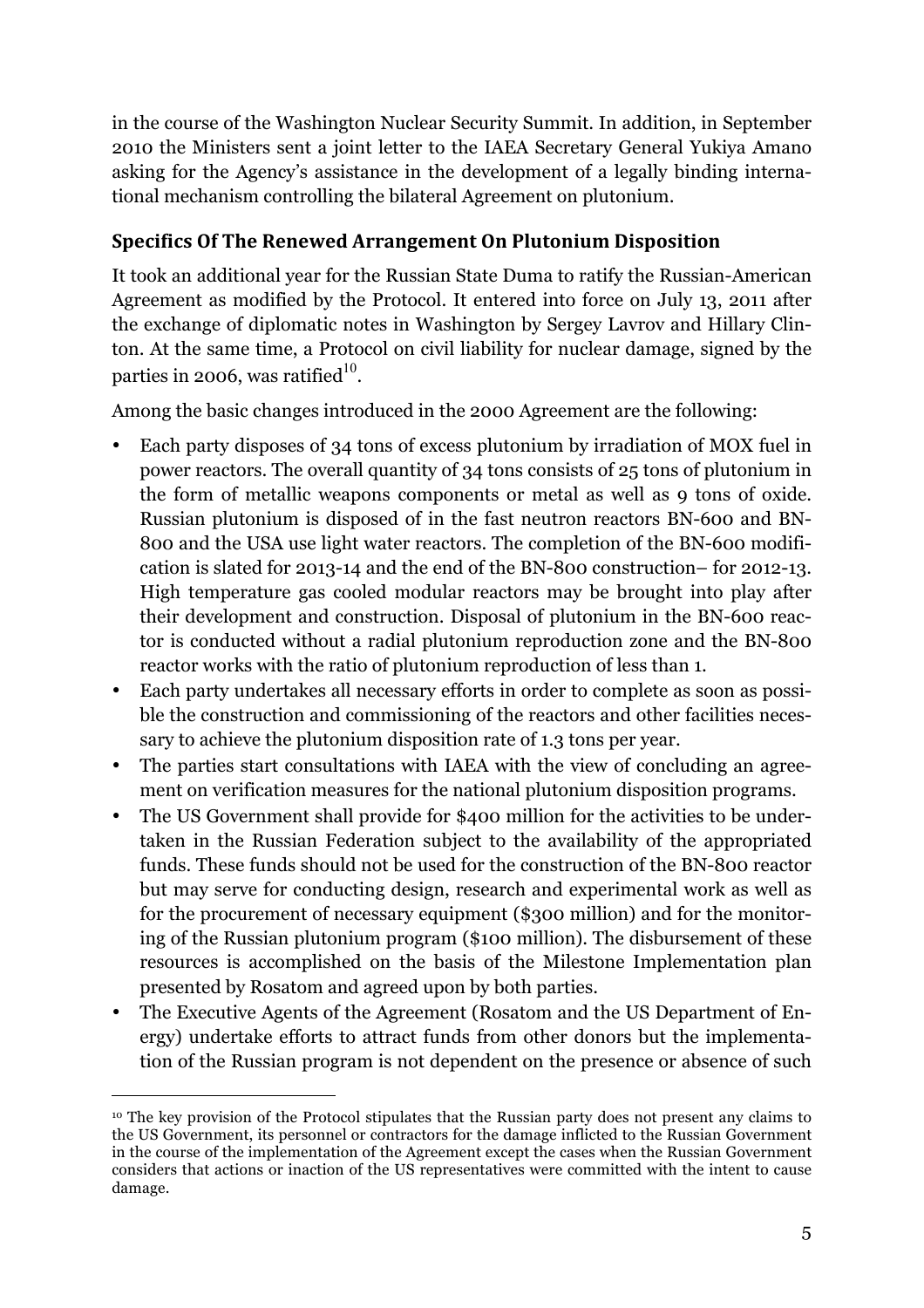additional funding. However, the Government of the Russian Federation has the right to suspend or discontinue the implementation of the Agreement if the US Government decides to discontinue the declared assistance to the Russian program.

• The estimated date of the beginning of the Russian and American plutonium disposition is 2018. In case of a high temperature gas cooled reactor commissioning in 2019-21 the plutonium disposition rate may be increased.

# The American Plutonium Program - State Of Affairs<sup>11</sup>

The construction of the US complex for the disposition of excess weapon grade plutonium started in August 2007 at the former military nuclear Savannah River Center (South Carolina). It comprises three units:

- a facility for plutonium pits dismantlement and conversion of metallic plutonium into dioxide powder;
- a facility for the production of MOX fuel;
- a waste solidification building, which is to handle the high and low activity waste from MOX and pit disassembly operations.

The \$4.8 billion MOX facility is scheduled to complete construction and begin startup operations in October 2016 with a yearly throughput of 3.5 tons of weapon grade plutonium. A license for the industrial production technology was acquired from AREVA, the French nuclear corporation, which has a reputable practical experience in this field (according to certain sources the cost of the deal was about \$100 million). The facility is near 60% complete: the construction of 11 out of 16 auxiliary buildings as well as the main electric substation has been finalized, the delivery of the technological equipment has started and the testing of glove boxes was initiated. Overall 1800 workers and engineers are engaged in the construction project.

With the view of expanding the range of the MOX fuel consumers the design of the second MOX fuel production line for the boiling light water reactors was initiated (in addition to the main production line, which is intended to support pressurized light water reactors). For the same purposes a decision has been made to deliver MOX fuel to the consumers with a 20% discount in comparison with the cost of the traditional uranium fuel. But even with this discount the consolidated income to the Federal budget from the MOX fuel sales may come to \$1-2 billion. Among potential consumers figures a renowned energy corporation, the Tennessee Valley Authority, with whom the US Department of Energy signed a letter of intent about the delivery of the MOX fuel to five light water reactors. The Waste Solidification building is also 60% ready and may be commissioned in 2013. The situation around the plutonium pits dismantlement and metallic plutonium conversion facility is more complicated: its design and location at the site are not yet determined. Although there is no clarity regarding its estimated cost, it was decided that the facility must be operational not

<sup>&</sup>lt;sup>11</sup> Department of Energy, NNSA FY 2012 Congressional Budget Request, pp. 377-382, http://www.nnsa.energy.gov; NNSA MOX fuel fabrication, http://www.nnsa.energy.gov, February 14, 2011.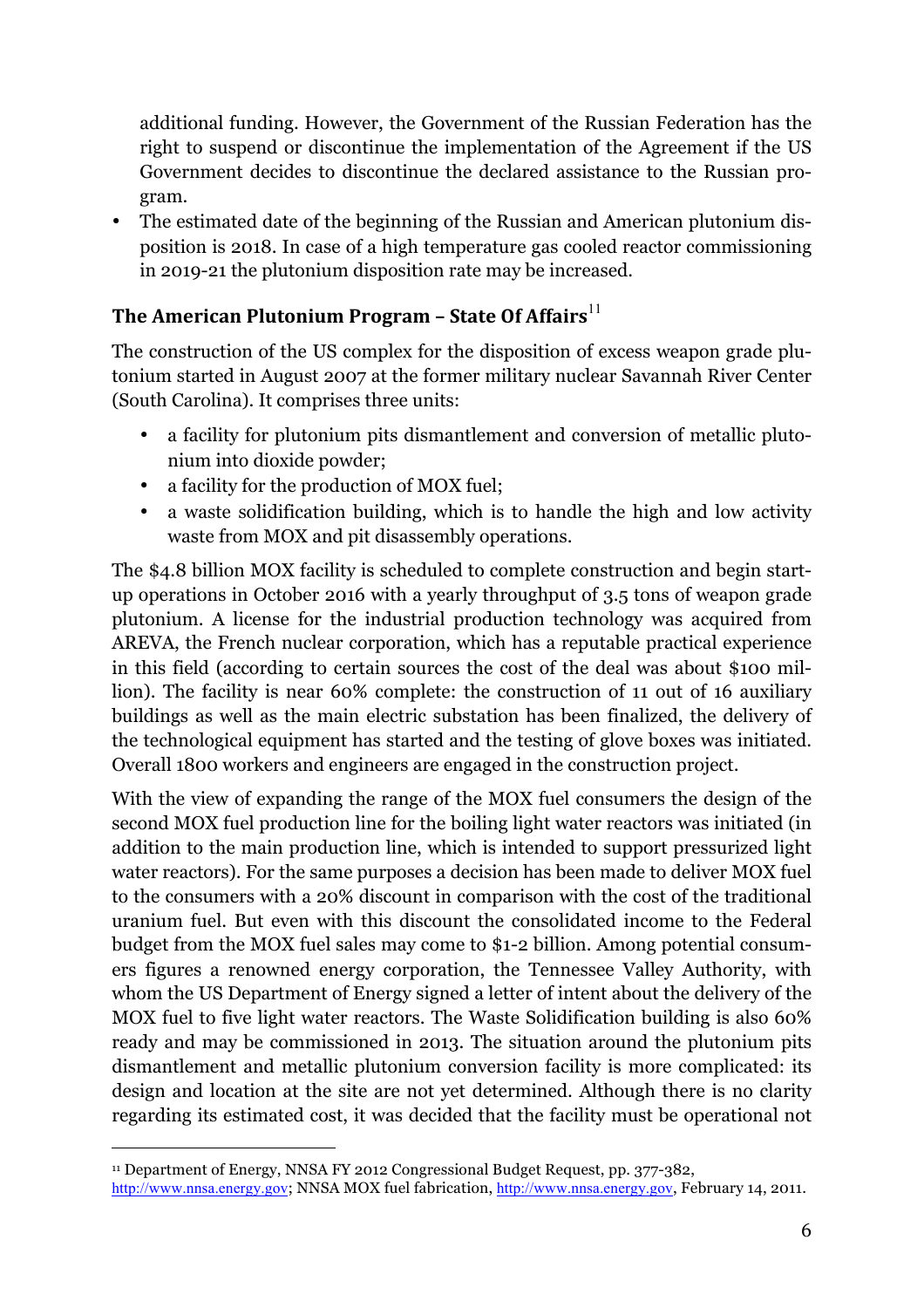later than 2018. Since this facility is a supplier of a feed stock to the MOX plant, which has to start its work in 2016, a decision was taken to fill a two year gap by delivering plutonium dioxide powder from the Savannah River stocks as well as from a small scale conversion facility ARIES at the Los Alamos National Laboratory (the first certified 240 kg of such oxide were delivered in October 2011). A substantial role in confirming the safety of the new nuclear fuel was played by the irradiation in one of the American power reactors of four experimental MOX assemblies produced in France in 2007 with the use of 100 kg of the US weapon grade plutonium. The examination of these assemblies, including non-destructive essays, did not present any anomalies in the fuel elements.

#### **The)Implementation)Of)The Russian)Plutonium)Program**

Three sites for the location of the MOX fuel production for the BN-800 were considered in Russia: the Production Association Mayak (Chelyabinsk region), the Siberian Chemical Combine (Tomsk-7) and the Siberian Mining and Chemical Combine (Krasnoyarsk-26). After long discussions a decision was taken to locate the plant for the industrial MOX fuel production for the BN-800 reactor at the Siberian Mining and Chemical Combine in Zheleznogorsk.<sup>12</sup>

The construction of this plant with the estimated cost of  $7$  billion rubles<sup>13</sup> is being conducted within the framework of the Federal Target Program, "Nuclear technologies of the new Generation for 2010-15 and for 2020 prospective". The project provides for the production of the pelletized MOX fuel from the weapon grade plutonium as well as from dioxide plutonium available at the Combine. The plant is slated to become operational by the end of 2014 and its yearly production will be 400 fuel assemblies. It was previously thought that the Combine would produce uraniumplutonium granules only which later on would be used for the production of the vibropacked fuel. However, since vibropacked technology needs further improvement, a decision was taken to switch to the production of pelletized MOX fuel.

The construction of the BN-800 reactor is conducted at the Beloyarsk NPP site (Sverdlovsk region). Its physical startup is planned for September 2013 and its fullscale activation – for the first quarter of  $2014^{14}$ . Initially a so-called hybrid zone using MOX and uranium fuel will be used in the reactor with the average plutonium content in the MOX fuel of 22%. It is supposed that there will be two types of the MOX fuel in the initial reactor core load: pelletized and vibropacked. The pellets for the MOX fuel will be produced at the Mayak PA and their assembly will be accomplished at the Reactor Construction Research Institute (Dimitrovgrad, Ulyanovsk region). Vibropacked MOX fuel will also be produced at this Institute and the uranium fuel – at the Machine Building Plant (Electrostal, Moscow region). A small-scale production of the pelletized fuel is already being conducted at the "Packet" facility at

<sup>&</sup>lt;sup>12</sup> http://www.nuclear.ru/rus/press/nuclear\_cycle/2117460/<br><sup>13</sup> http://www.atomic-energy.ru/news/2011/06/03/22978/

 $^{14}$  http://www.nuclear.ru/rus/press/nuclearenergy/2124052/